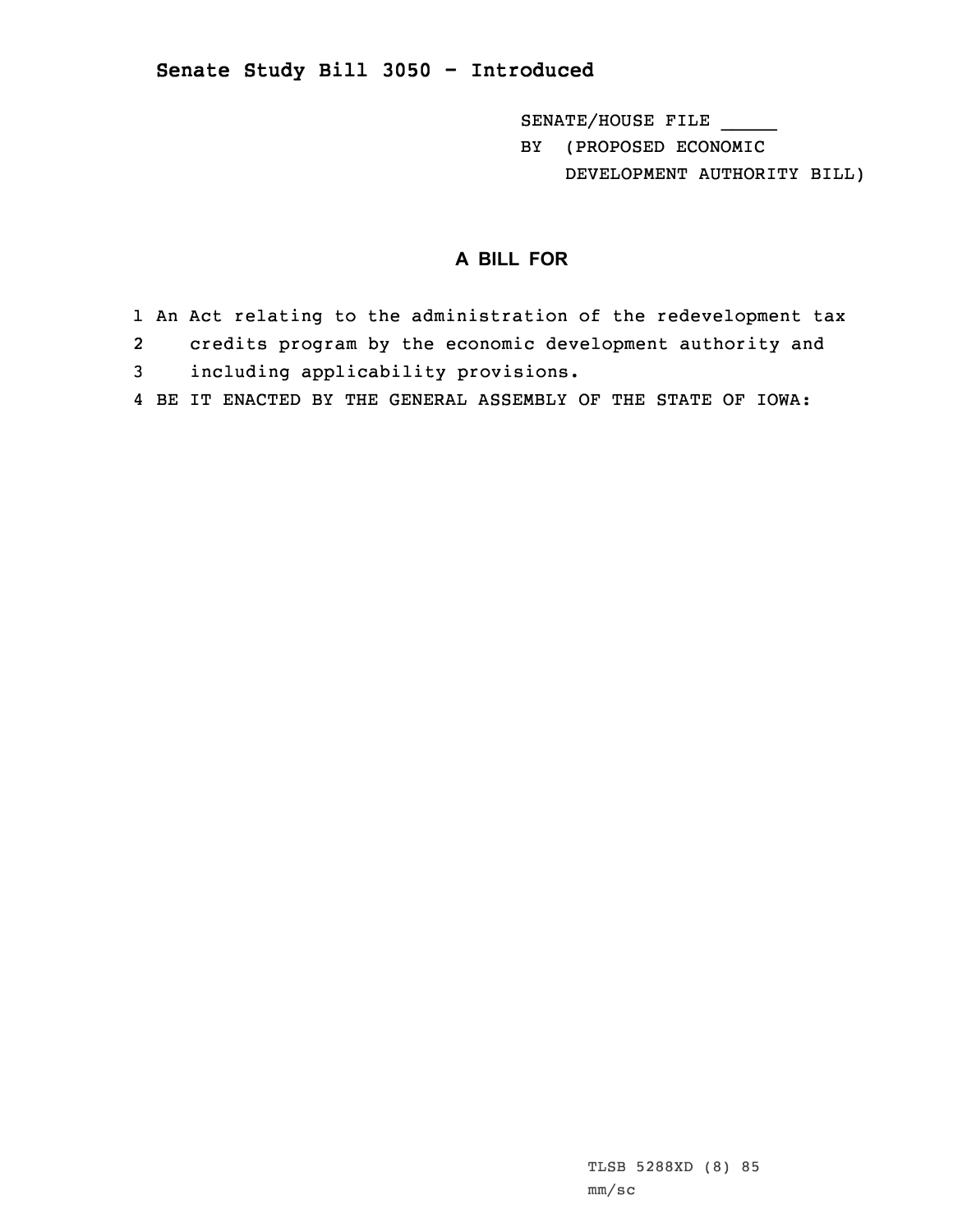1 Section 1. Section 15.291, Code 2014, is amended by adding 2 the following new subsections:

 NEW SUBSECTION. 01. *"Abandoned public building"* means <sup>a</sup> vertical improvement, as defined in section 15J.1, constructed for use primarily by <sup>a</sup> political subdivision of the state for <sup>a</sup> public purpose and whose current use is outdated or prevents <sup>a</sup> better or more efficient use of the property by the current owner. *"Abandoned public building"* includes vacant, blighted, obsolete, or otherwise underutilized property.

<sup>10</sup> NEW SUBSECTION. 4A. *"Political subdivision"* means <sup>a</sup> city, 11 county, township, or school district.

12 NEW SUBSECTION. 4B. *"Previously remediated or redeveloped"* 13 means any prior remediation or redevelopment, including 14 development for which an award of tax credits under this part 15 has been made.

<sup>16</sup> NEW SUBSECTION. 6A. *"Redevelopment tax credits program"* 17 means the tax credits program administered pursuant to sections 18 15.293A and 15.293B.

19 Sec. 2. Section 15.291, subsection 3, unnumbered paragraph 20 1, Code 2014, is amended to read as follows:

21 *"Grayfield site"* means an abandoned public building or an 22 industrial or commercial property meeting that meets all of the 23 following requirements:

24 Sec. 3. Section 15.291, subsection 6, Code 2014, is amended 25 to read as follows:

 6. *"Qualifying redevelopment project"* means <sup>a</sup> brownfield or <sup>a</sup> grayfield site being redeveloped or improved by the property owner. *"Qualifying redevelopment project"* does not include <sup>a</sup> previously remediated or redeveloped brownfield or grayfield 30 site.

31 Sec. 4. Section 15.293A, subsection 1, paragraph c, Code 32 2014, is amended to read as follows:

33 *c.* (1) Any Except as provided in subparagraph (2), any <sup>34</sup> tax credit in excess of the taxpayer's liability for the tax 35 year is not refundable but may be credited to the tax liability

LSB 5288XD (8) 85

-1-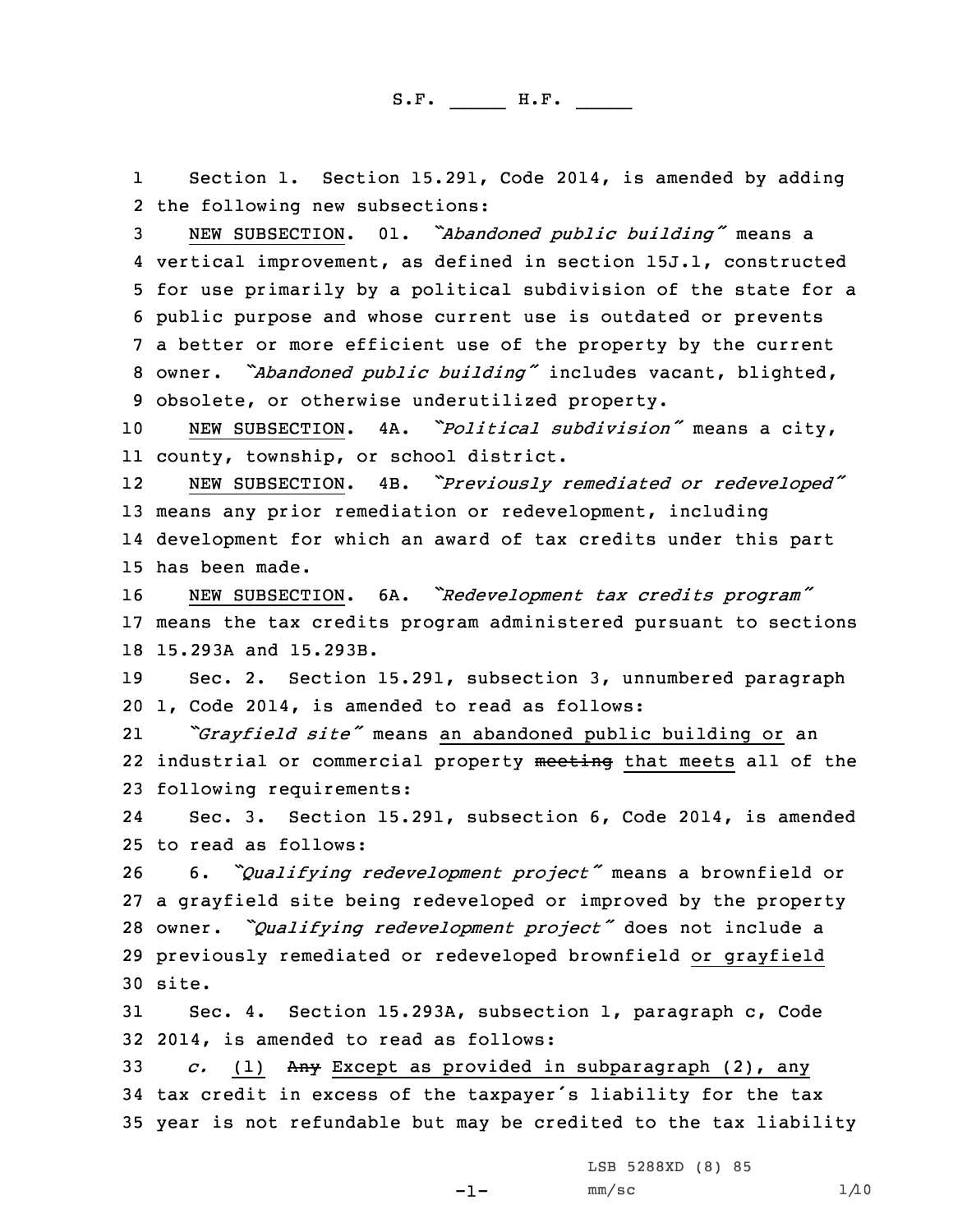1 for the following five years or until depleted, whichever is 2 earlier.

<sup>3</sup> (2) <sup>A</sup> tax credit in excess of the taxpayer's liability for 4 the tax year is refundable if all of the following conditions 5 are met:

 (a) The taxpayer is an investor making application for tax credits provided in this section and is an entity organized under chapter 504 and qualifying under section 501(c)(3) of the Internal Revenue Code as an organization exempt from federal income tax under section 501(a) of the Internal Revenue Code.

11 (b) The taxpayer establishes during the application process described in section 15.293B that the requirement in subparagraph division (a) is satisfied. The authority, when issuing <sup>a</sup> certificate to <sup>a</sup> taxpayer that meets the requirements in this subparagraph (2), shall indicate on the certificate

16 that such requirements have been satisfied.

17 (3) <sup>A</sup> tax credit shall not be carried back to <sup>a</sup> tax year 18 prior to the tax year in which the taxpayer first receives the 19 tax credit.

20 Sec. 5. Section 15.293A, subsection 2, paragraph a, Code 21 2014, is amended by striking the paragraph.

22 Sec. 6. Section 15.293A, subsection 2, paragraph b, 23 subparagraph (1), Code 2014, is amended to read as follows: 24 (1) To claim <sup>a</sup> redevelopment tax credit under this 25 section, a taxpayer must attach include one or more tax credit 26 certificates to with the taxpayer's tax return. A tax credit 27 certificate shall not be used or attached to included with a 28 return filed for a taxable year beginning prior to  $J^2$ , 2009 29 the tax year listed on the certificate.

30 Sec. 7. Section 15.293A, subsection 3, unnumbered paragraph 31 1, Code 2014, is amended to read as follows:

32 The amount of the tax credit shall equal one of be determined 33 by the board in conjunction with the council. However, the tax 34 credit shall not exceed the following amount, as applicable:

35 Sec. 8. Section 15.293A, subsection 6, Code 2014, is amended

LSB 5288XD (8) 85

 $-2-$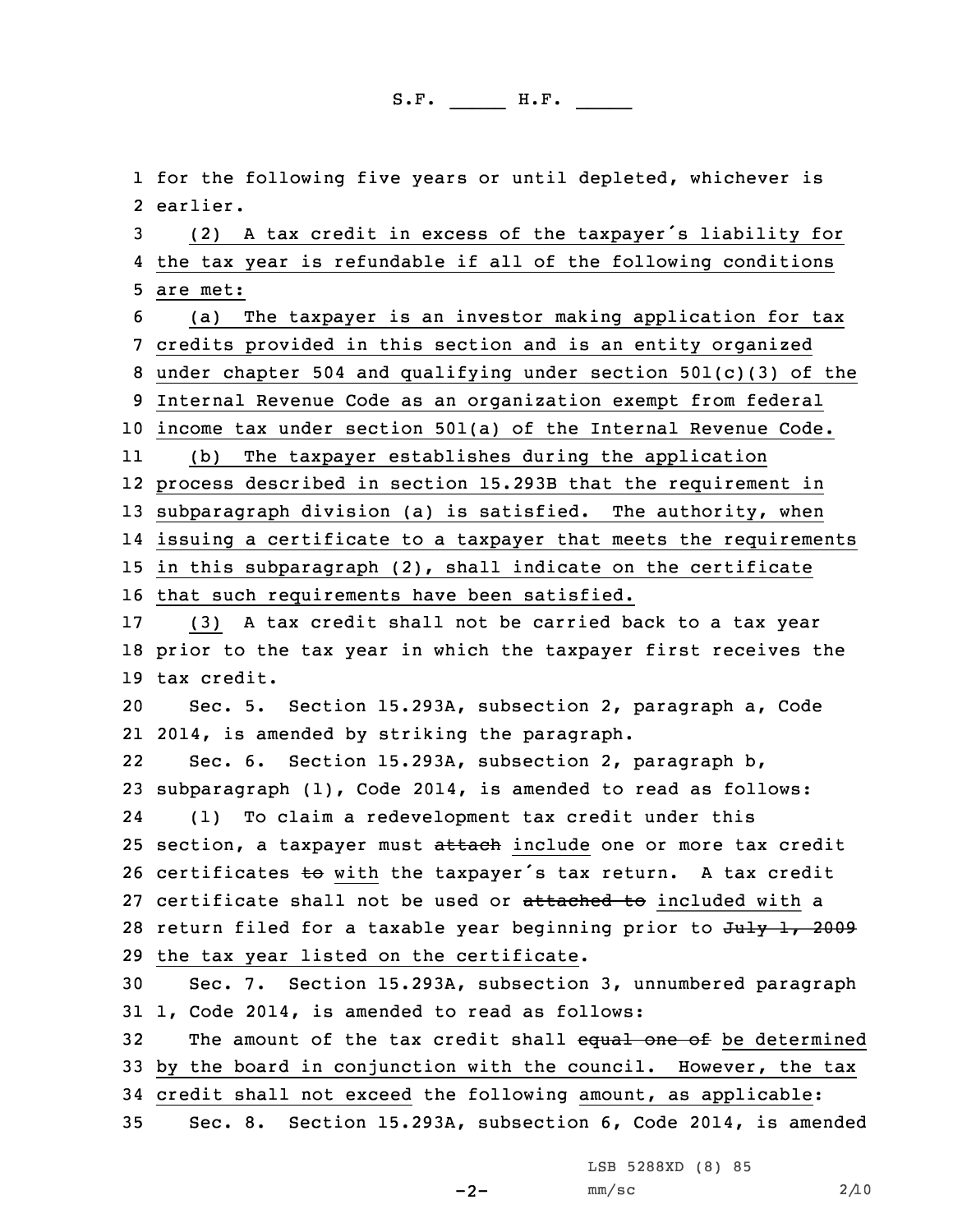1 to read as follows:

2 6. For the fiscal year beginning July 1, 2009, the maximum amount of tax credits issued by the authority shall not exceed 4 <del>one million dollars. For each subsequent fiscal year, the</del> 5 The amount of tax credits that may be issued awarded by the 6 authority board shall be subject to the limitation in section 7 15.119. Sec. 9. Section 15.293A, subsections 8, 9, 10, 11, 12, and 13, Code 2014, are amended by striking the subsections. Sec. 10. Section 15.293B, Code 2014, is amended to read as 11 follows: 12 **15.293B Approval —— requirements —— repayment Application —— registration — agreement**. 14 1. *a.* The authority shall develop <sup>a</sup> system for the application, review, registration, and authorization of projects awarded tax credits pursuant to this part and shall control the issuance of all tax credit certificates to investors pursuant to this part. *b.* The authority shall accept and, in conjunction with 20 the council, review applications for tax credits pursuant to provided in section 15.293A and, with the approval of the council, make tax credit award recommendations regarding the applications to the board. 24 *c.* Applications for redevelopment tax credits shall be accepted during an annual application period established by the authority. *d.* Upon review of an application, the authority may register the project with the redevelopment tax credits program. If the authority registers the project, the authority may, in conjunction with the council, make <sup>a</sup> preliminary determination as to the amount of tax credit for which an award recommendation will be made to the board. *e.* After registering the project, the authority shall notify the investor of successful registration under the redevelopment tax credits program. The notification may include the amount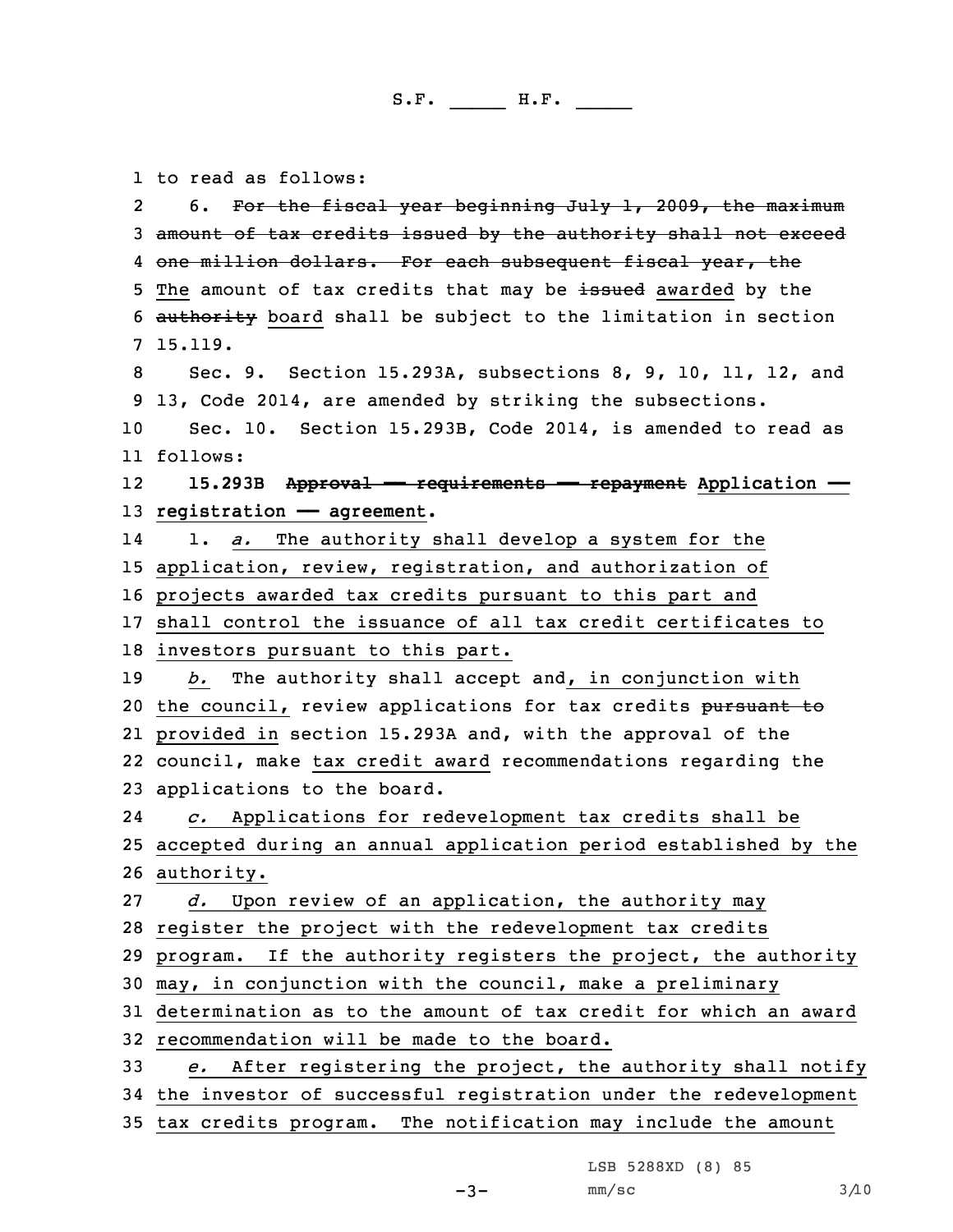of tax credit for which an award recommendation will be made to the board. If an award recommendation is included in the notification, such notification shall include <sup>a</sup> statement that the award recommendation is <sup>a</sup> recommendation only. The amount of tax credit included on <sup>a</sup> tax credit certificate issued pursuant to this section shall be contingent upon an award by the board and upon completion of the requirements in this 8 section. *f.* All completed applications shall be reviewed and scored on <sup>a</sup> competitive basis by the council and the board. In reviewing and scoring applications, the council and the board may consider any factors the council and board deem appropriate for <sup>a</sup> competitive application process, including but not limited to the financial need, quality, and feasibility of <sup>a</sup> qualifying redevelopment project. *g.* Upon reviewing and scoring all applications that are part of an annual application period, the board may award tax credits provided in section 15.293A. *h.* If the applicant for <sup>a</sup> tax credit provided in section 15.293A has also applied to an agency of the federal government or to the authority, the board, or any other agency of state government for additional financial assistance, the authority, the council, and the board shall consider the amount of funding to be received from such public sources when making <sup>a</sup> tax credit award pursuant to this section. *i.* An applicant that is unsuccessful in receiving <sup>a</sup> tax credit award during an annual application period may make additional applications during subsequent annual application periods. Such applicants shall be required to submit <sup>a</sup> new application and shall be competitively reviewed and scored in the same manner as other applicants in that annual application 32 period. 2. An investor applying for <sup>a</sup> tax credit shall provide the authority with all of the following: *a.* Information showing the total costs of the qualifying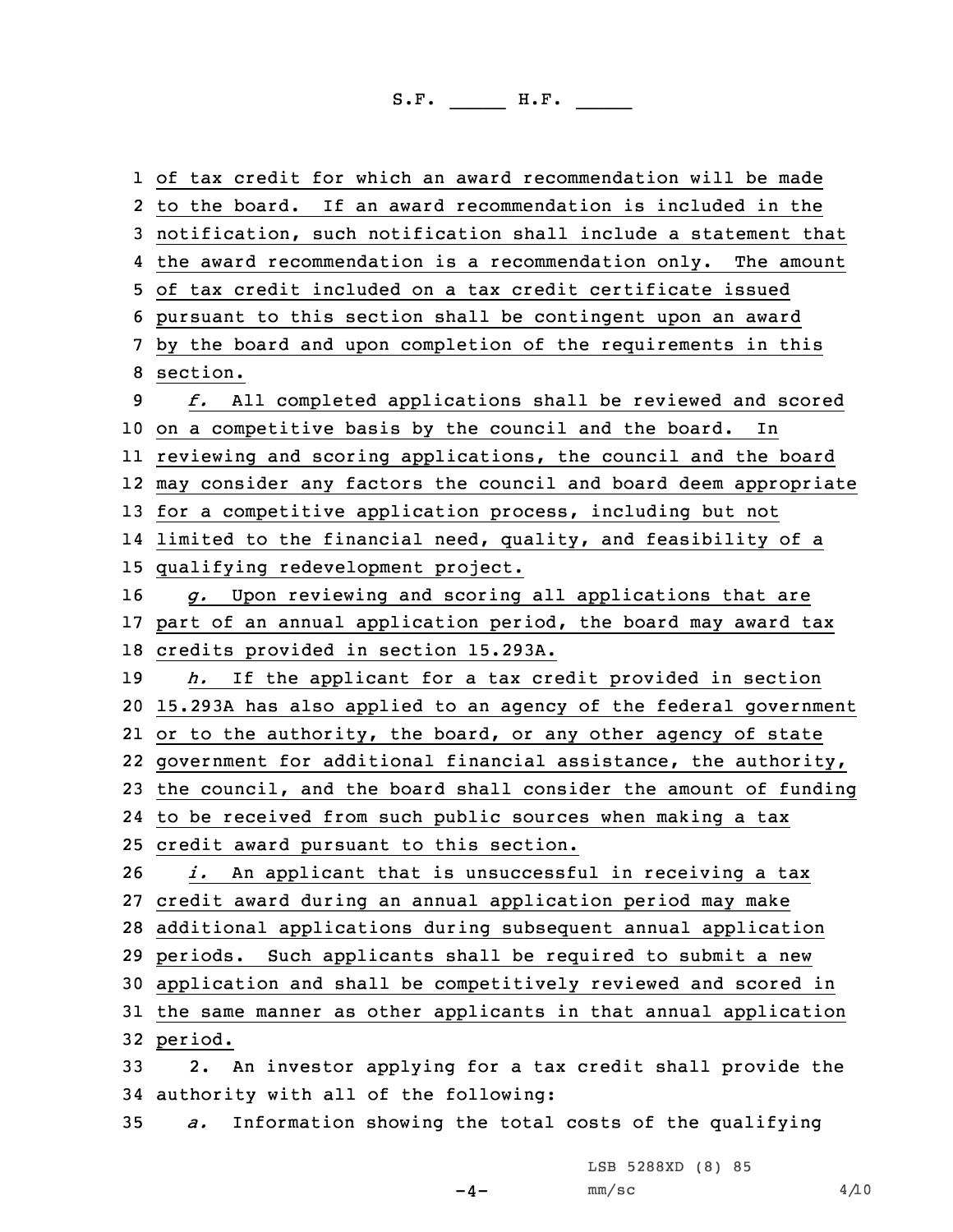1 redevelopment project, including the costs of land acquisition, 2 cleanup, and redevelopment.

3 *b.* Information about the financing sources of the investment 4 which are directly related to the qualifying redevelopment 5 project for which the taxpayer investor is seeking approval for 6 a tax credit $\frac{1}{6}$  as provided in section 15.293A.

7 *c.* Any other information deemed necessary by the board and 8 the council to review and score the application pursuant to 9 subsection 1.

10 3. If a taxpayer receives an investor is awarded a tax 11 credit pursuant to <del>section 15.293A, but</del> this section, the 12 authority and the investor shall enter into an agreement 13 concerning the qualifying redevelopment project. If the 14 investor fails to comply with any of the requirements of the 15 agreement, the taxpayer loses any right to the tax credit, 16 and the authority may find the investor in default under the 17 agreement and may revoke all or <sup>a</sup> portion of the tax credit 18 award. The department of revenue, upon notification by the 19 authority of an event of default, shall seek recovery repayment 20 of the value of the any such tax credit received already 21 claimed in the same manner as provided in section 15.330, 22 subsection 2.

23 4. This section is repealed on June 30, 2021. A reqistered project shall be completed within thirty months of the date the project was registered unless the authority provides additional time to complete the project. <sup>A</sup> project shall not be provided more than twelve months of additional time. If the registered project is not completed within the time required, the project is not eligible to claim <sup>a</sup> tax credit provided in section 30 15.293A. 5. *a.* Upon completion of <sup>a</sup> registered project, an audit

32 of the project, completed by an independent certified public 33 accountant licensed in this state, shall be submitted to the 34 authority.

35 *b.* Upon review of the audit and verification of the amount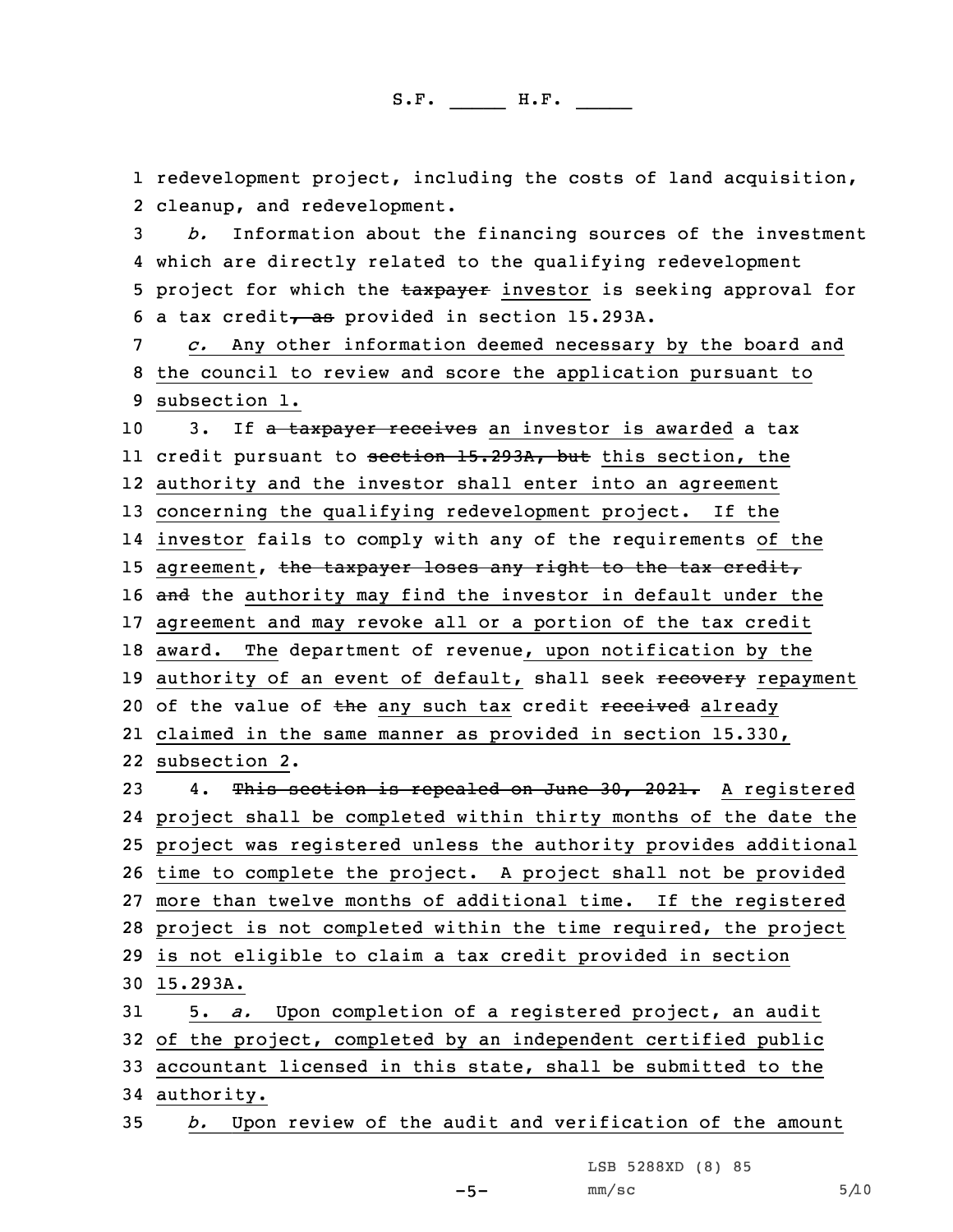of the qualifying investment, the authority may issue <sup>a</sup> tax credit certificate to the investor stating the amount of tax credit under section 15.293A the investor may claim. 4 6. The authority, in conjunction with the department of revenue, shall adopt rules to administer the redevelopment tax credits program. Sec. 11. Section 15.294, subsection 4, Code 2014, is amended to read as follows: 4. The council, in conjunction with the authority, shall 10 consider applications for redevelopment tax credits as ll <del>described</del> provided in <del>sections</del> section 15.293A <del>and 15.293B</del>, and may recommend to the authority which applications to 13 approve and the amount of such tax credits that each project  $\pm s$ 14 <del>eligible to receive</del> should be awarded by the board. Sec. 12. APPLICABILITY. This Act applies to qualifying redevelopment projects for which <sup>a</sup> redevelopment tax credit is awarded on or after the effective date of this Act, and qualifying redevelopment projects for which <sup>a</sup> redevelopment tax credit was awarded prior to the effective date of this Act shall be governed by sections 15.291, 15.293A, and 15.293B, Code 2014. 22 EXPLANATION **The inclusion of this explanation does not constitute agreement with** 24 **the explanation's substance by the members of the general assembly.** This bill makes several changes to the redevelopment tax credits program administered by the economic development authority (EDA). The bill defines the "redevelopment tax credits program" to be the tax credits program administered pursuant to Code sections 15.293A and 15.293B. The bill affects the qualification of redevelopment projects under the redevelopment tax credits program (program) by amending the definition of "grayfield site" to include an abandoned public building, and by specifying that <sup>a</sup> previously remediated or redeveloped brownfield site, which does not LSB 5288XD (8) 85

 $-6-$ 

 $mm/sc$  6/10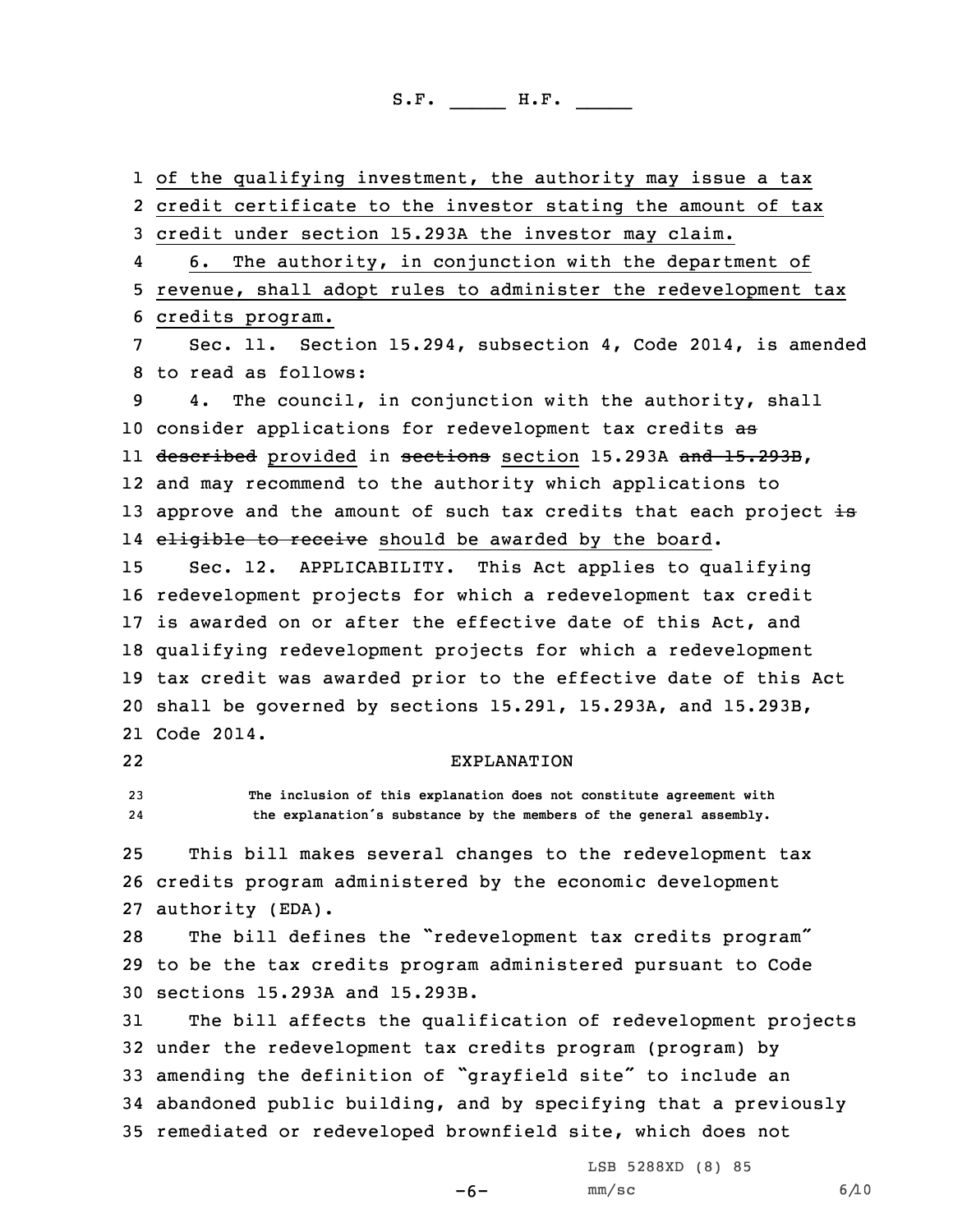qualify for the program, means any prior remediation or redevelopment, including redevelopment for which an award of tax credits has been made under the program. "Abandoned public building" and related terms are defined in the bill.

 The bill amends the tax credit application and award process. The bill provides that tax credit applications shall be accepted by the EDA during an annual application period established by the EDA. After an application is received, the EDA may register the project under the program and may make <sup>a</sup> preliminary determination as to the amount of tax credit for which an award recommendation will be made to the economic development authority board (board). The EDA then notifies 13 the investor of successful registration and, if applicable, the amount of tax credit for which an award recommendation will be made to the board. All applications that are part of that annual application period are required to be reviewed and scored on <sup>a</sup> competitive basis by the brownfield redevelopment advisory council (council) and the board. In reviewing and scoring applications, the council and the board are allowed to consider any factors they deem appropriate for <sup>a</sup> competitive application process, including but not limited to the financial need, quality, and feasibility of <sup>a</sup> project.

 The bill provides that if an applicant is unsuccessful in receiving <sup>a</sup> tax credit award from the board during one annual application period, the applicant may apply in <sup>a</sup> subsequent annual application period provided the applicant submits <sup>a</sup> new application and is competitively reviewed and scored in the same manner as other applicants in that annual application 29 period.

 The bill requires <sup>a</sup> tax credit application to include any information deemed necessary by the board and the council to appropriately review and score the application, in addition to the information already required under Iowa law relating to the project's total costs and financing sources. The bill strikes language requiring the EDA to maintain <sup>a</sup> wait list for tax

 $-7-$ 

LSB 5288XD (8) 85  $mm/sc$  7/10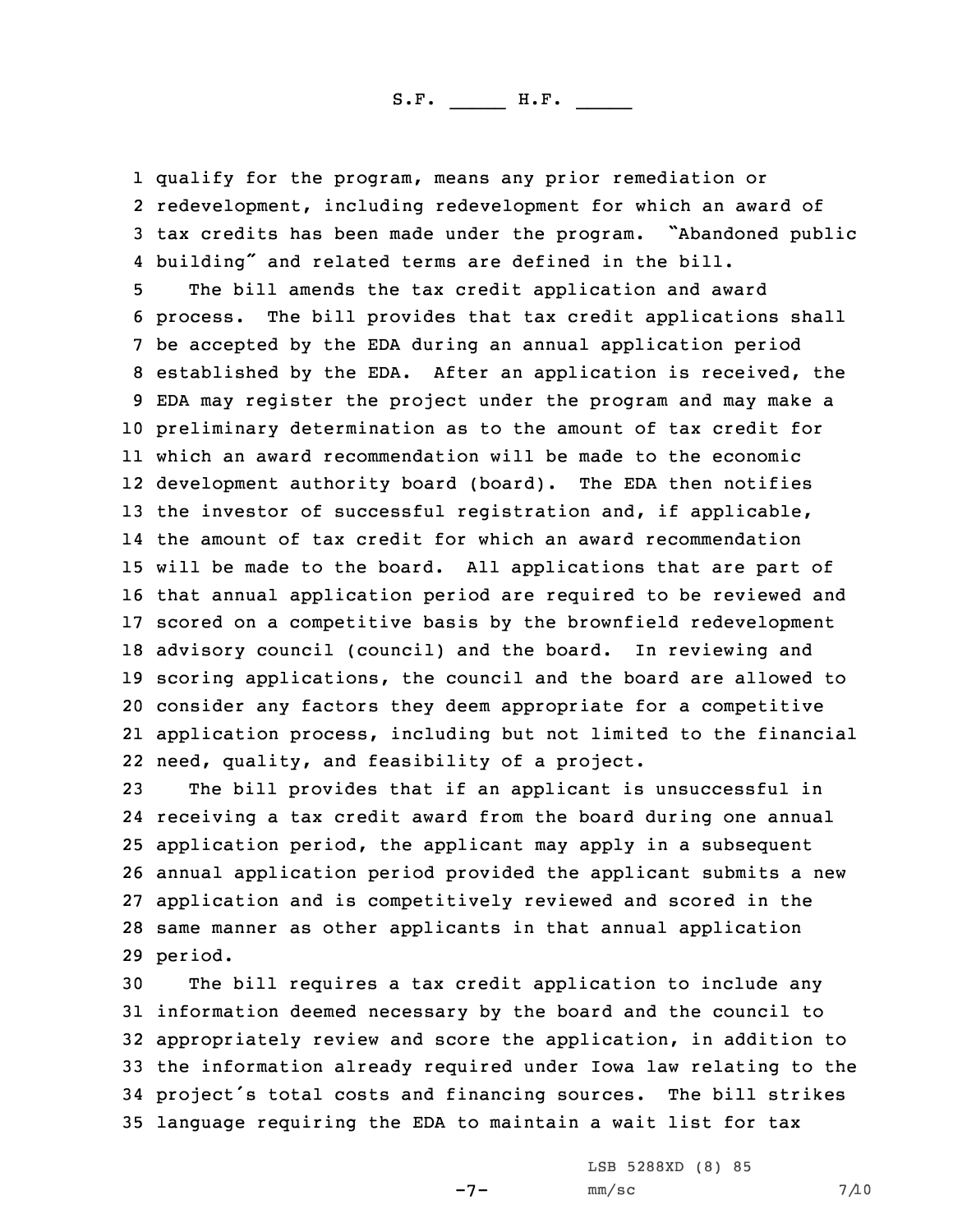1 credits.

2 The bill strikes the provision requiring that if <sup>a</sup> redevelopment tax credit recipient has also applied to the state for additional financial assistance, the state shall not consider the receipt of the tax credit when considering the application for additional financial assistance and instead provides that if <sup>a</sup> redevelopment tax credit applicant also applies to <sup>a</sup> federal or state agency for additional financial assistance, the EDA and the board shall consider the amount of funding from these public sources when making <sup>a</sup> tax credit 11 award.

12The bill amends the amount of the tax credit. Under current law, the amount of the tax credit is equal to <sup>a</sup> certain percentage of the investor's qualifying investment depending on whether the project is located on <sup>a</sup> grayfield site or <sup>a</sup> brownfield site and whether or not the project meets green development requirements. The bill provides that the amount of the tax credit shall be an amount determined by the board in conjunction with the council, but shall not exceed those percentages already provided under current law. The bill provides that the amount of tax credit included on <sup>a</sup> tax credit certificate shall be contingent on an award by the board, and on the completion of an audit of the project which audit is already required under Iowa law.

 The bill requires agreements under the program. An investor awarded tax credits is required to enter into an agreement with the EDA concerning the qualifying redevelopment project. The bill amends language relating to <sup>a</sup> taxpayer's loss of any right to <sup>a</sup> tax credit for failure to comply with any requirements, to specify that if an investor fails to comply with any requirements of the agreement, the authority may find the investor in default and revoke all or <sup>a</sup> portion of the tax credit award. If recovery of <sup>a</sup> claimed tax credit by the department of revenue (DOR), as required under current law, is necessary for failure to maintain the requirements of an

LSB 5288XD (8) 85

 $-8-$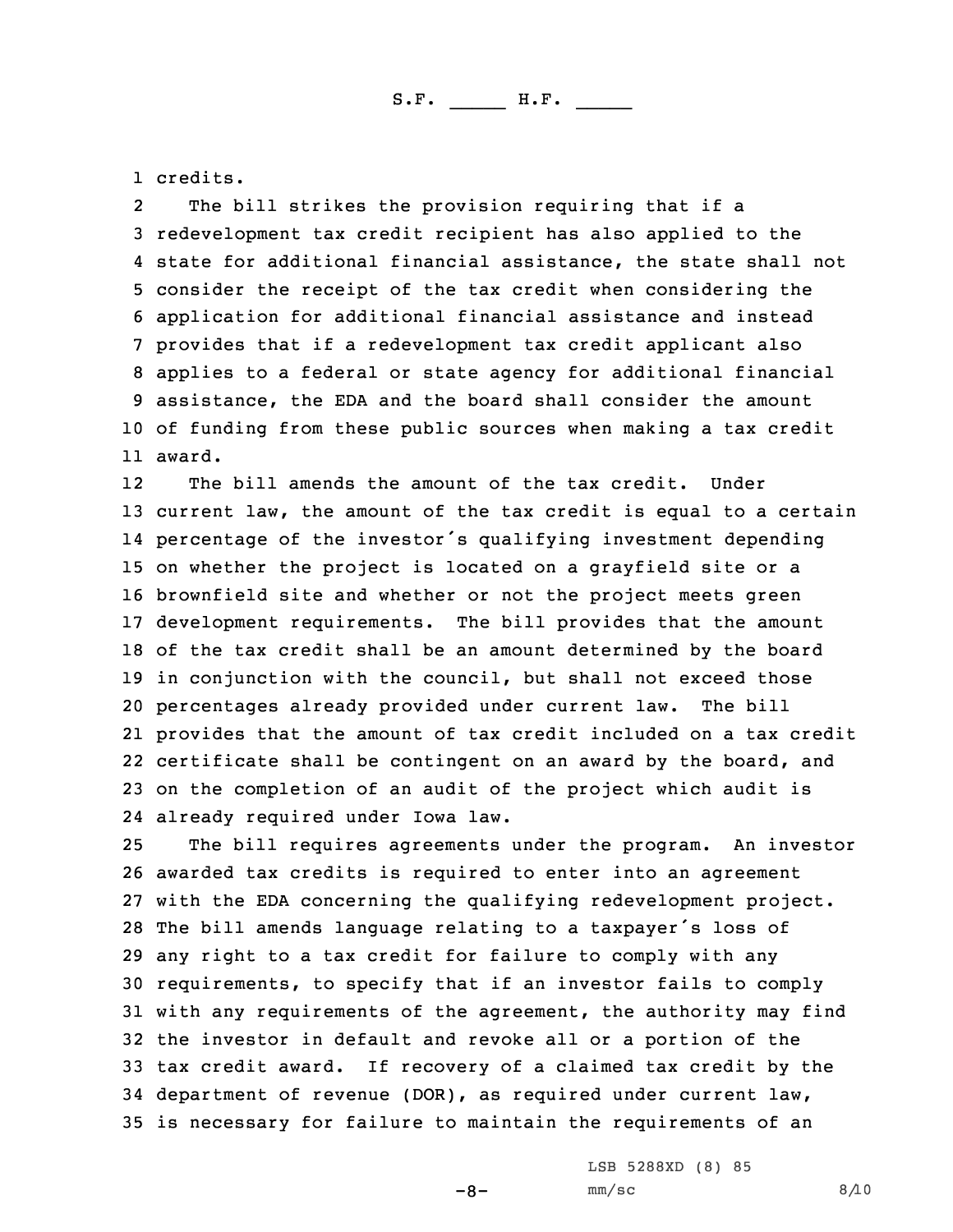agreement, the bill provides that such recovery shall be in the same manner as provided in Code section 15.330, subsection 2, which relates to the recovery of incentives under the high quality jobs program.

 The bill amends the process of claiming the tax credits by allowing the currently nonrefundable tax credits to be refundable, but only to nonprofit organizations under certain conditions. In order for tax credits to qualify as refundable, <sup>a</sup> nonprofit organization must be an investor applying for the tax credits, must be organized under Code chapter 504, must qualify as <sup>a</sup> tax-exempt organization under section 501(c)(3) of the Internal Revenue Code, and must establish these requirements during the tax credit application process. The EDA will be required to indicate on the tax credit certificate issued to these nonprofit organizations that such requirements have been met. The bill requires that <sup>a</sup> taxpayer include, rather than attach, <sup>a</sup> tax credit certificate with the taxpayer's tax return. The bill amends the requirement that tax credits shall not be claimed for taxable years beginning prior to July 1, 2009, to require that tax credits shall not be claimed prior to the tax year listed on the tax credit certificate.

 The bill strikes Code section 15.293A, subsections 10 and 11, relating to the adoption of administrative rules by the EDA and the DOR, and the EDA's cooperation with the department of natural resources and local governments regarding the dissemination of information about the program. The bill requires the authority, in conjunction with the department of revenue, to adopt rules to administer the program. The bill transfers to Code section 15.293B the language from Code section 15.293A, subsection 8, relating to the deadline for completing registered projects, and amends part of that language referencing the project's approval date to instead reference the date upon which the project was registered. The bill amends the duties and powers of the council to

> LSB 5288XD (8) 85  $mm/sc$  9/10

 $-9-$